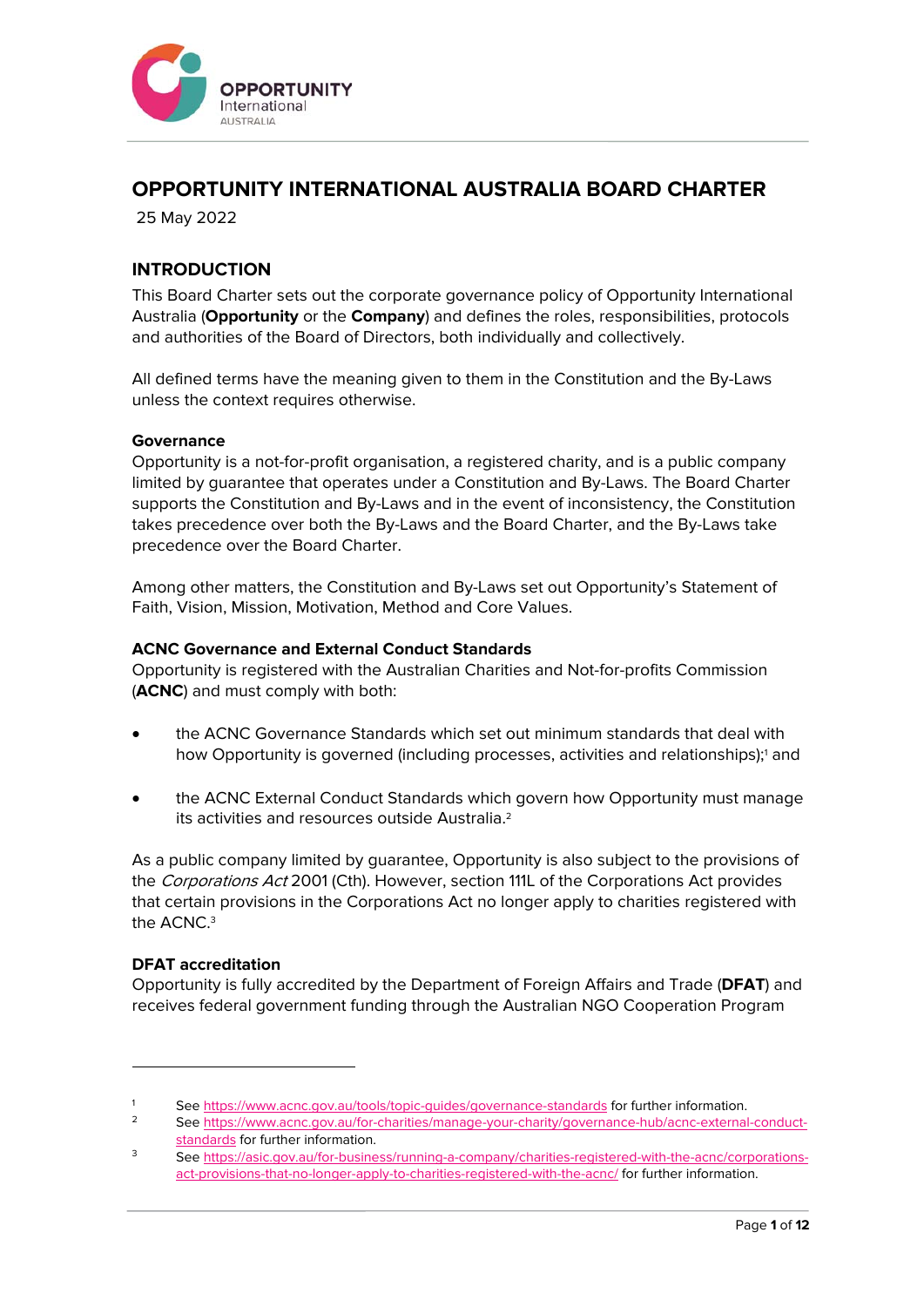

(**ANCP**). Each year DFAT assesses our funding proposals to ensure compliance with the ANCP Guidelines and Guiding Principles.

### **ACFID Code of Conduct**

Opportunity is a full member of the Australian Council for International Development (**ACFID**), and is a signatory to the ACFID Code of Conduct. This Code of Conduct outlines minimum standards of management, accountability and governance for organisations that work in the international development field. The Code also outlines standards for how organisations are managed, how they communicate with the public, and most importantly, how they spend the funds they raise.<sup>4</sup>

In accordance with this Code and consistent with principles of basic human rights, Opportunity places a high importance on the dignity, values, history and culture of the people with whom it works. Opportunity opposes, and will not be a knowing party to, wrongdoing, corruption, bribery or other financial impropriety in any of its activities.

## **THE BOARD**

Article 20 of the Constitution prescribes the number of Directors and sets out how they are elected or appointed.

Article 29 of the Constitution provides for the election of the Chair of the Board for up to two consecutive terms of three (3) years (and the CEO is not eligible for election as the Chair). In addition, the Chair must be an independent, non-executive Director who is selected on the basis of their achievements and record as a leader.

By-Law 7 provides that at least half of the Directors, including the Chair, are to be independent Directors (as determined in accordance with that By-Law).

#### **Powers and duties of the Board**

The powers and duties of the Board are set out in Article 24 of the Constitution.

The Board is accountable to Opportunity's members and other stakeholders for protecting and enhancing the overall interests of Opportunity.

The key functions and responsibilities of the Board include:

- working with management to develop, approve and implement corporate strategy;
- approving and monitoring the annual budget, financial reporting and financial performance;
- approving and monitoring major capital expenditure, investments, loans and grants;
- overseeing management and operations;
- selecting, appointing, managing, evaluating and removing the CEO;
- delegating authority to the CEO, management and Committees to ensure effective day-to-day management, operations and administration;

<sup>&</sup>lt;sup>4</sup> For information on how the ACFID Code of Conduct maps to the ACNC External Conduct Standards, see https://www.acnc.gov.au/for-charities/manage-your-charity/governance-hub/acnc-external-conductstandards/acfid-code-conduct.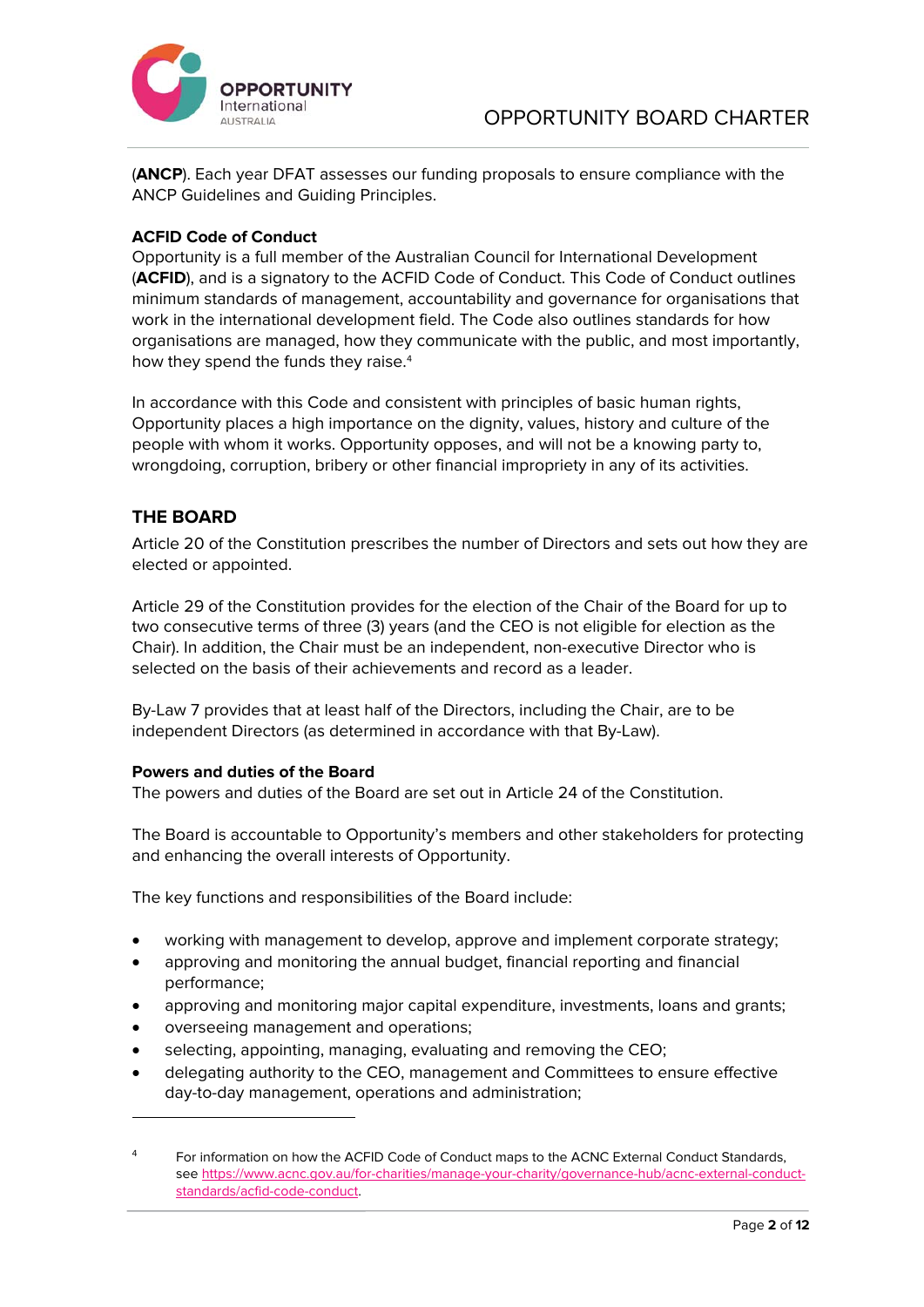

- approving the remuneration of the CEO, and executives who report directly to the CEO, and ensuring a succession plan is in place for these positions;
- input into, and review of, performance objectives and monitoring management's performance;
- ensuring robust and effective risk management, compliance and control systems (including legal and regulatory compliance) are in place and operating effectively;
- reviewing and monitoring control and accountability systems;
- overseeing the development and approval of policies and standards; and
- providing leadership by guiding the development of an appropriate culture and values and always acting in a manner consistent with the Code of Conduct set out in this Board Charter.

### **Board skills and diversity**

All Directors should bring specific skills and experience that add value to the Company. The Appointments and Compensation Committee regularly reviews the diversity of skills, experience, qualifications, gender, age, geographic representation, relationships and personal attributes on the Board to ensure an appropriate balance is maintained to increase the Board's effectiveness.

### **Meetings**

Unless otherwise agreed, the Board will meet at least six times per year. Article 28 of the Constitution governs meetings of the Board and provides:

- the quorum necessary for decisions to be valid is at least half of all Directors (rounded down to the next lower whole number if the number of Directors is an odd number), with the minimum number of Directors in attendance being three;
- Directors may meet together either in person or using any technology that is agreed to by all of the directors, and that agreement may be a standing one;
- matters raised at Board meetings must be decided by a simple majority of votes; and
- in case of a tied vote, the Chair will have a second or casting vote.

## **Agenda and Board papers**

A detailed agenda together with Board papers must be circulated to Board members at least five days prior to each meeting. Board members should prepare thoroughly for Board meetings to be able to provide appropriate and constructive input on matters for discussion. No papers requiring decision can be tabled at the Board meeting, except with the unanimous approval of the Board.

#### **Electronic access to documents**

Access to Board and Committee papers, charters, policies, the business plan and other governance documentation is provided electronically through a Board portal which is administered by the Company Secretary. Directors have access to the Board portal via a secure login and password.

## **THE ROLE OF INDIVIDUAL DIRECTORS**

Opportunity Directors have ultimate responsibility for the overall successful operations of the Company and must act in the best interests of Opportunity. Directors are expected to be forthright in Board meetings and have a duty to question, request information, raise any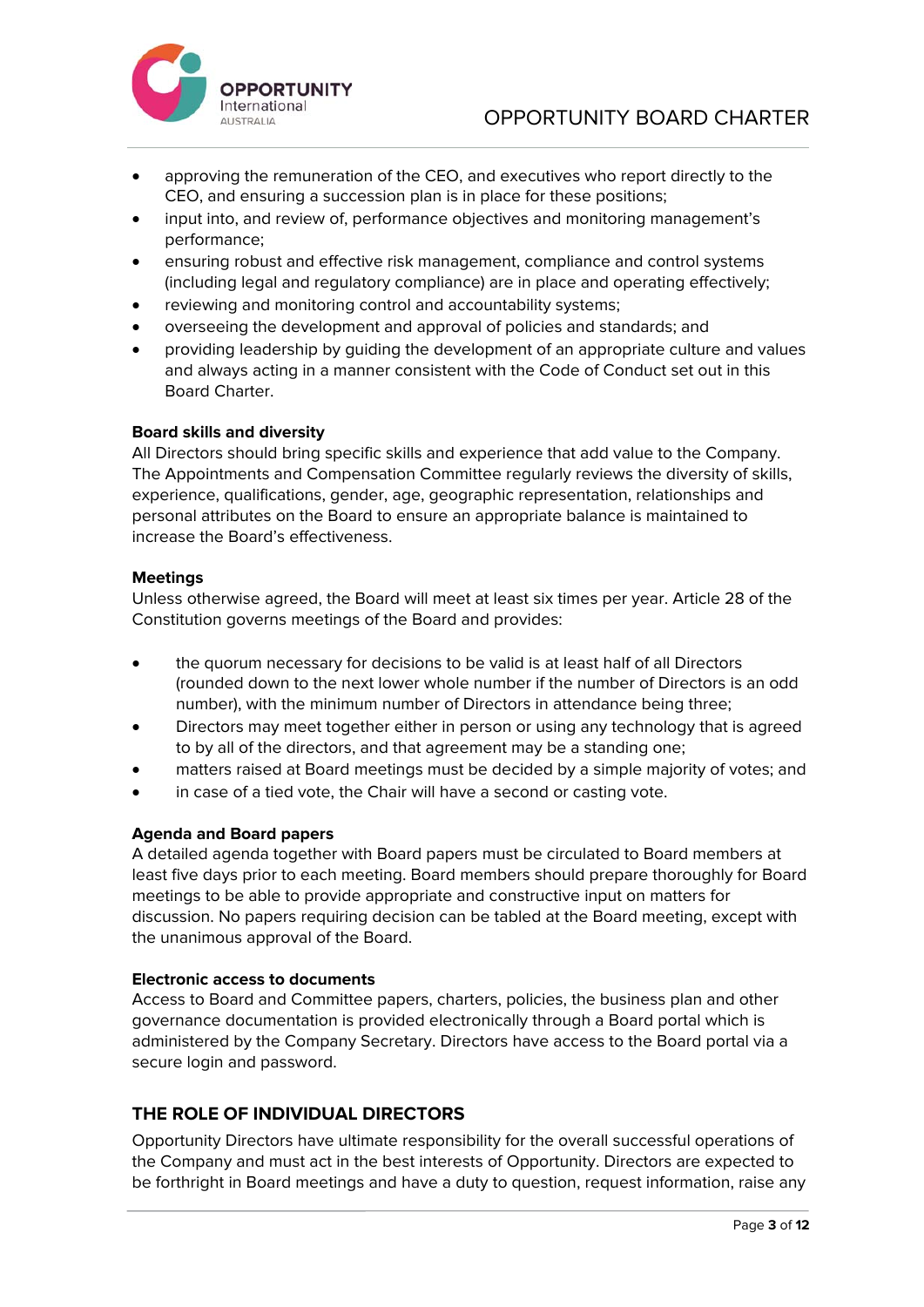

issue, fully canvass all aspects of any issue confronting the Company and cast their vote on any resolution according to their own judgement. Outside the boardroom, however, Directors must support the letter and spirit of Board decisions to all stakeholders.

## **Directors' Code of Conduct**

Opportunity actively promotes ethical and responsible behaviour and decision making. Its policy is to conduct business according to the highest standards of honesty, integrity, respect and fairness when dealing with its clients, supporters, funding bodies, suppliers, workers and other stakeholders. It also strives to comply with all laws and regulations and requires all workers to do the same.

The following principles constitute the Directors' Code of Conduct:

- 1. Directors must act honestly, in good faith and fairly in the best interests of Opportunity and for its charitable purposes.
- 2. Directors must act with reasonable care and diligence in fulfilling the functions, and exercising the powers, of their office.
- 3. Directors must use the powers of their office for proper purposes, acting fairly in the best interests of Opportunity and for its charitable purposes.
- 4. Directors must recognise that their primary responsibility is to Opportunity but may, where appropriate, have regard for the interests of other stakeholders.
- 5. Directors must not misuse their position as a director, or misuse information acquired as a director.
- 6. Directors must comply with Opportunity's Conflict of Interests Policy and disclose and manage any actual, potential or perceived conflicts of interest, and not allow personal interests, or the interests of any associated person, to conflict with the interests of Opportunity.
- 7. Directors must ensure that Opportunity is run as a not-for-profit, provides information about its charitable purpose to the public and works towards its charitable purpose.
- 8. Directors must ensure that Opportunity takes reasonable steps to be accountable to its members, and allows them adequate opportunities to raise concerns about how Opportunity is run.
- 9. Directors must ensure that the financial affairs of Opportunity are managed responsibly, and must not to allow Opportunity to operate while it is insolvent.
- 10. Directors must be independent in judgment and actions and to take all reasonable steps to be satisfied as to the soundness of all decisions taken by the Board.
- 11. Directors must undertake diligent analysis of all proposals placed before the Board.
- 12. Directors must take reasonable efforts to ensure that Opportunity is operating efficiently, effectively and legally towards achieving its charitable purposes.
- 13. Directors must comply with Opportunity's Privacy Policy and treat confidential information received in the course of exercising official duties as the property of Opportunity and not disclose it, or allow it to be disclosed, unless that disclosure has been authorised by Opportunity, or the person from whom the information is provided,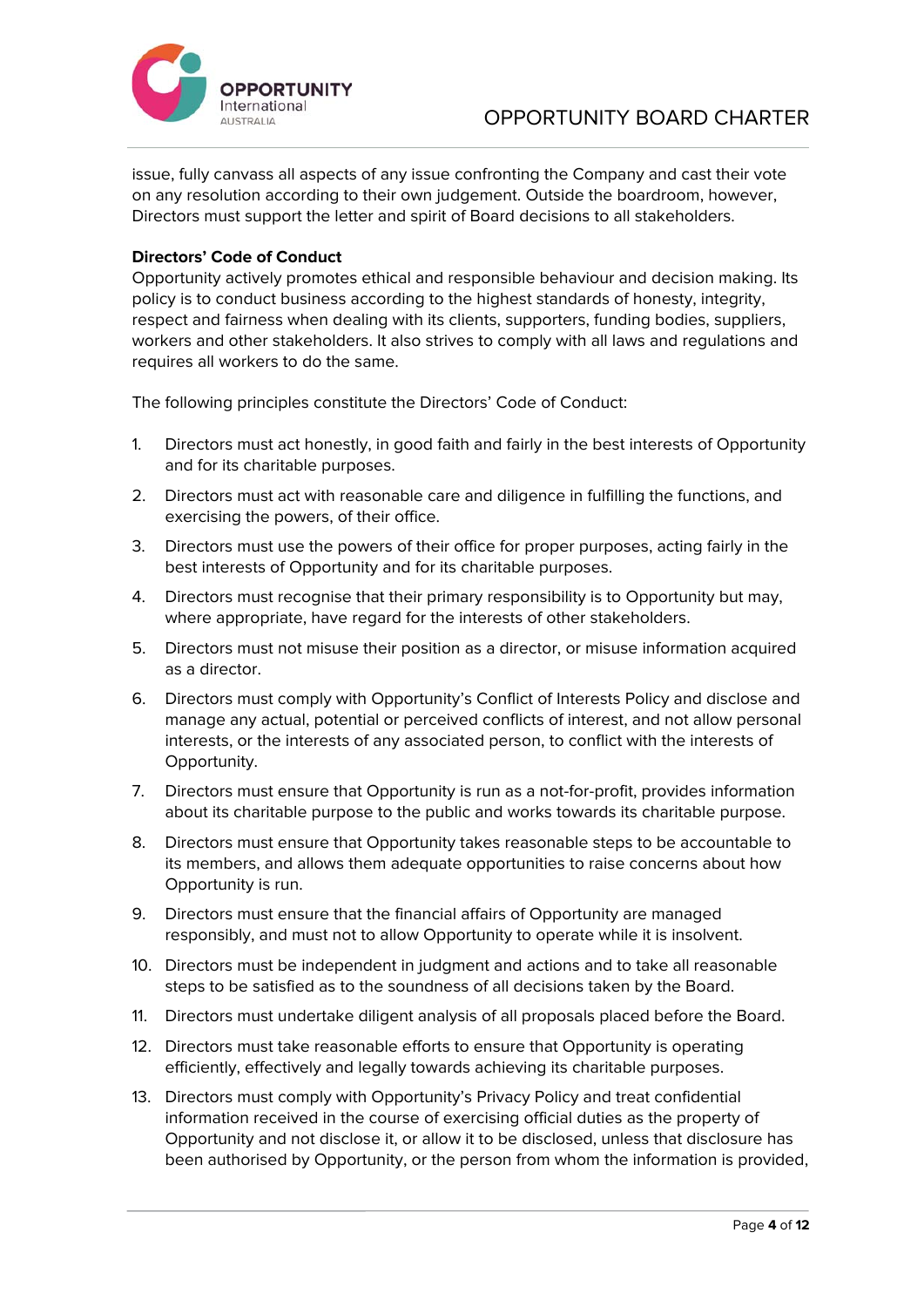

- 14. Directors must not engage in conduct likely to bring discredit upon Opportunity.
- 15. Directors must be committed to promoting human rights, ensuring gender equity and gender equality, in our workplace and delivery of our programs, and safeguarding children and vulnerable people.
- 16. Directors must comply with the spirit, as well as the letter of the law, and with the ACNC Governance and External Conduct Standards, the ACFID Code of Conduct and the principles of this Code of Conduct.

#### **Networking**

Developing networks and working to promote the reputation of the organisation are important ways for Directors to add value to Opportunity. Directors are expected to act as ambassadors and to develop and maintain connections for the benefit of Opportunity.

To enable the Board as a whole and management team to achieve an amicable and productive relationship, Directors are encouraged to become acquainted with Opportunity's management team. Directors should keep the CEO informed of discussions with staff outside of Board meetings and events.

Directors are encouraged to attend Opportunity events, Board dinners and other activities outside of Board meetings.

### **Conflict of interest and related party transactions**

Conflicts of interest is a standing agenda item at the beginning of every Board and Committee meeting, and Directors are required to declare relevant material conflicts of interests. Such conflicts will be recorded in the minutes of the meeting and be added to the Conflict of Interests Register kept by the Company Secretary.

If a material personal interest is declared by a Director, the rest of the Board or Committee members must decide to:

- exclude the conflicted party from further discussions and voting on the subject;
- allow the conflicted party to be present at discussions but not to vote;
- allow the conflicted party to be present at discussions and to vote; and/or
- determine if the conflicted party should receive any further information relating to the issue.

If the conflicted Director is permitted to participate in the discussions and/or voting, the other Directors must be satisfied that the interest should not disqualify the conflicted party from being present at discussions and/or from voting on the matter.

The minutes of the meeting must record who the conflicted party was, the nature and extent of their interest, the decision of the Board in relation to the conflict, who was present for the discussion and who voted on the decision.

#### **Authority**

Individual Directors have no individual authority to participate in the day-to-day management of Opportunity, including making any representations or agreements with member companies, suppliers, customers, employees or other parties or organisations.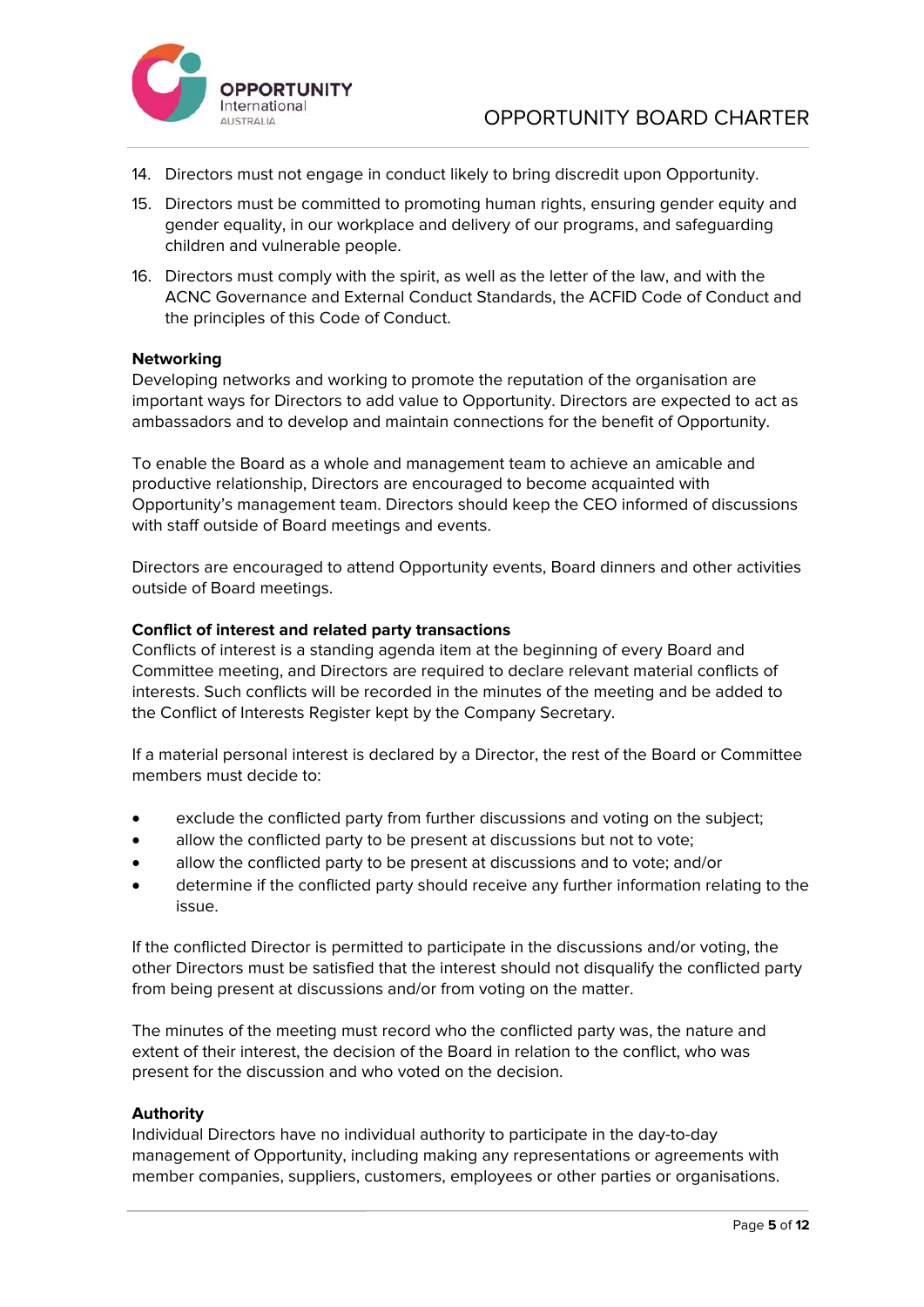

The exception to this rule is where the Board passes a resolution explicitly delegating authority to a Director individually (or two or more Directors collectively). However, the full Board retains responsibility for the delegated power.

## **THE ROLE OF THE CHAIR**

The Chair is responsible for leading the Board, ensuring Directors are properly briefed in all matters relevant to their role and responsibilities, facilitating Board discussions and managing the Board's relationship with management.

If the Chair is absent from a meeting, the Board will select one of the members present to act as the Chair for that meeting.

#### **Inside the boardroom**

Inside the boardroom the role of the Chair is to:

- establish the agenda for Board meetings in consultation with the CEO ensuring the right matters are considered;
- be clear on what the Board has to achieve, both in the short and long term;
- provide guidance to other Board members and promote the on-going development of the Board and individual Directors;
- determine the degree of formality required at each meeting while maintaining the decorum of meetings and ensuring that the authority of the Chair is recognised;
- ensure all members are given the opportunity to contribute effectively and that decisions and debates are completed with a clear, formal resolution recorded; and
- ensure that the Board behaves in accordance with the Code of Conduct set out in this Board Charter.

## **Outside the boardroom**

Outside the boardroom the role of the Chair is to:

- undertake appropriate public relations activities in conjunction with the CEO;
- be the spokesperson for the Company at the AGM and in reporting performance and outcomes;
- be the major point of contact between the Board and the CEO;
- be kept fully informed of current events by the CEO on all matters of interest to Directors;
- regularly review progress on important initiatives and significant issues with the CEO; and
- provide mentoring for the CEO.

## **THE ROLE OF THE CHIEF EXECUTIVE OFFICER**

The CEO is appointed by the Board in accordance with Article 24.1.6 of the Constitution. The CEO reports directly to the Board.

The overall purpose of the CEO role is to provide strategic leadership to the Company as well as ensure management and integration in alignment with the Company's vision, mission, core values and global strategic directions. This includes all areas of operations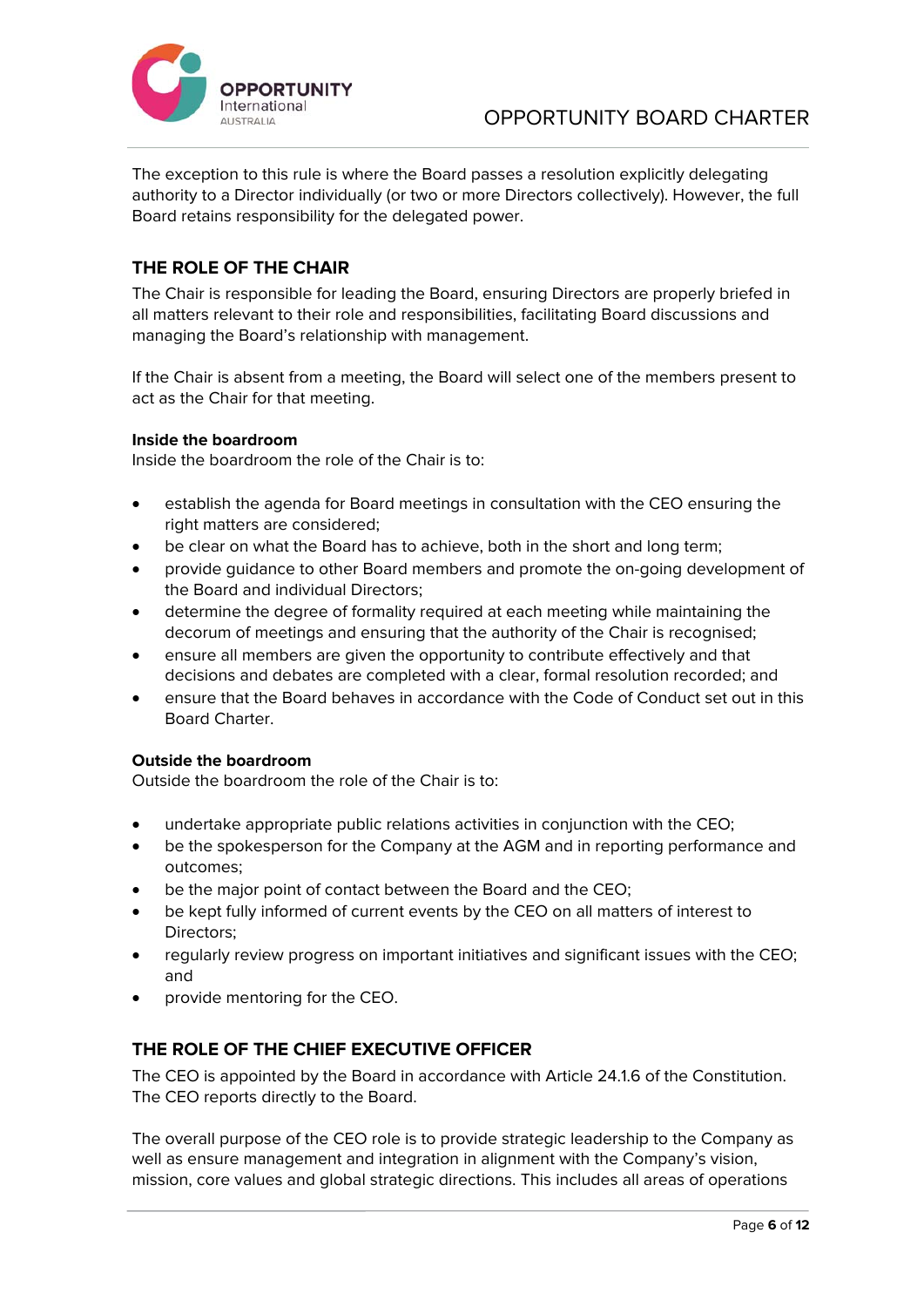

including, but not limited to, strategy management, people management, operations management, financial resource management, risk management, board and partnership engagement while at the same time managing the performance and effectiveness of the senior executive team.

The CEO's key responsibilities include:

- **Fundraising**: working closely with the philanthropy team to develop the overall strategy for raising resources; including regular, direct engagement with supporters, major donors, business leaders, politicians and key partners both in Australia and overseas.
- **Programs**: working closely with the Asia Programs Director to oversee and develop the **Company's** programs across key geographies. To advise and support on complex investment decisions and support the Asia Programs Director regarding operational and oversight responsibilities of existing programs.
- **Strategic Innovation and Implementation**: for the effective delivery of our vision to provide a means for people to break the cycle of poverty.
- **External Communication and Engagement**: working closely with the philanthropy team to **develop** a highly effective strategy for external communications with supporters, partners and the wider public, including media. To oversee and lead Opportunity's relationship with state and federal governments.
- **Operational, Financial and Regulatory**: working closely with the Chief Financial Officer to **ensure** optimum processes including audit and risk management as well as identifying strategic opportunities for new forms of fundraising via financial markets. Lead and oversee the Company's relationship with external regulators.
- **Opportunity Global:** working closely with the Executive Director of Opportunity Global and the CEOs of independent Opportunity International organisations established outside Australia to drive the mission, purpose and values of Opportunity Global.
- **Team Leadership**: to provide vision and direction along with Christian leadership to **Opportunity's** team, including building and developing a high performing senior leadership team.

At all times, and across all functions and responsibilities, the CEO is to demonstrate servant-leadership through mature Christian character and stewardship.

The CEO is delegated by the Board to authorise all expenditures as approved in the budget, subject to:

- all CEO compensation, outside of normal monthly remuneration, must be authorised by the Chair; and
- all business-related expenses paid to the CEO must be approved by the Chair.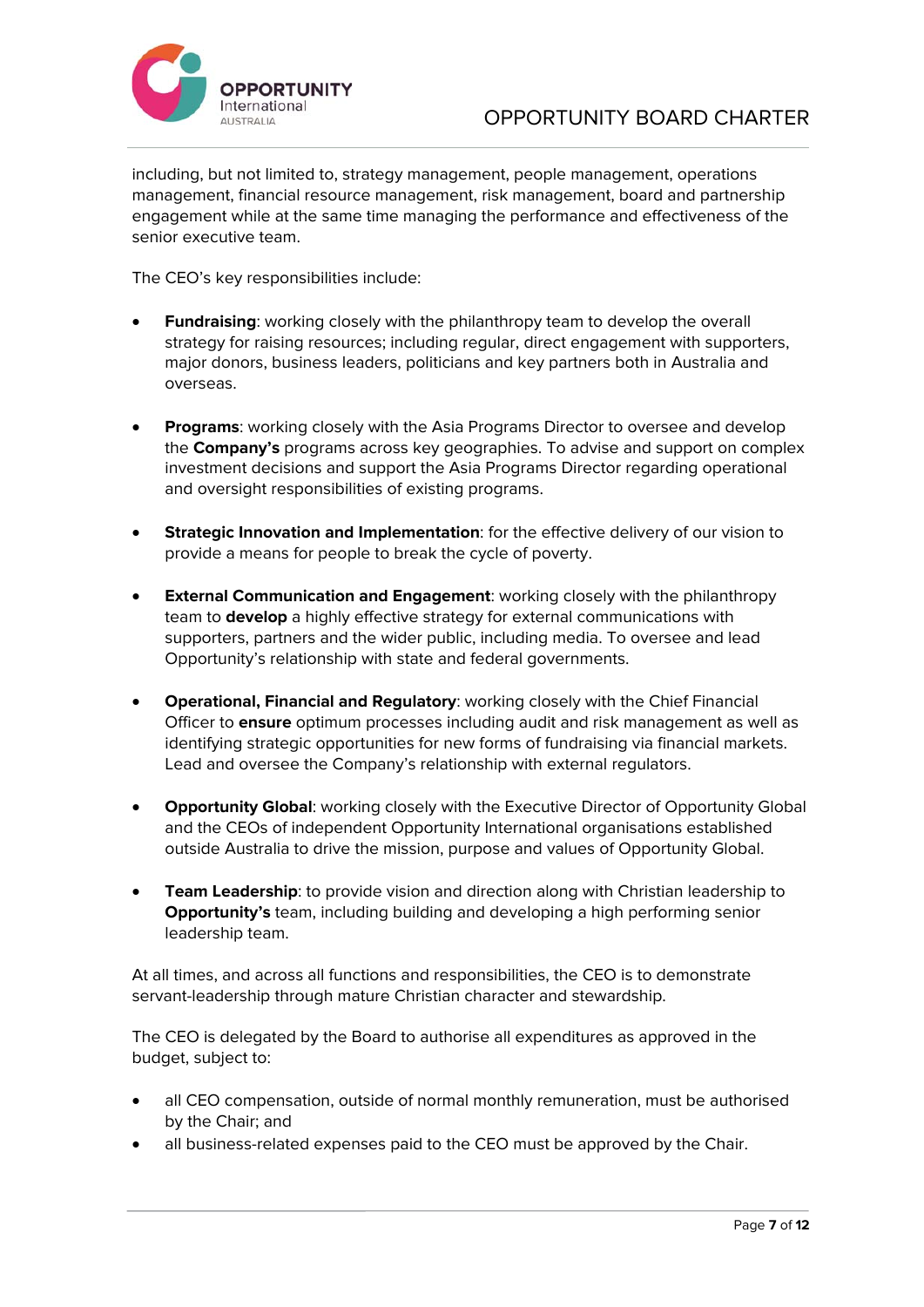

The CEO is responsible for the appointment of management roles and with ensuring an appropriate succession plan is in place for direct reports. Subject to approval by the Appointments and Compensation Committee, the CEO is also responsible for changes to remuneration arrangements for employees.

As a member of the Board, the CEO also has the duties and responsibilities of a Board member as outlined in this Board Charter.

## **THE ROLE OF THE COMPANY SECRETARY**

The Company Secretary is appointed by the Board in accordance with Article 33 of the Constitution.

The Company Secretary supports the effectiveness of the Board by monitoring that Board policy and procedures are followed and coordinating completion and dispatch of Board agendas, briefing papers and minutes.

The Company Secretary is responsible to the Board through the Chair and is appointed and dismissed by the Board. All Directors have a right of access to the Company Secretary. The Company Secretary must keep the CEO informed of discussions with Directors outside of Board meetings and events.

The responsibilities of the Company Secretary include:

- Ensuring the agenda and papers for Board and Committee meetings are prepared and forwarded to Directors five days prior to meetings;
- recording, maintaining and distributing the minutes of all Board and Committee meetings, and general meetings of the Company;
- preparing for and attending all annual and extraordinary general meetings;
- overseeing compliance with the Company's legal and regulatory obligations;
- maintaining a Register of Company Policies as approved by the Board;
- maintaining, updating and ensuring that all Directors have access to up-to-date Board documentation; and
- providing counsel on corporate governance matters.

## **BOARD COMMITTEES**

The detail of some Board functions is handled through Board Committees. However, the Board as a whole is responsible for determining the extent of powers delegated to each Committee and is ultimately responsible for accepting, modifying, or rejecting Committee recommendations.

The Board has established three standing committees; the Audit and Risk Committee, the Appointments and Compensation Committee and the Revenue Committee. The Board reserves the right to appoint other committees from time to time as deemed necessary.

Each Committee has its own Charter outlining its purpose, powers as delegated by the Board, composition and reporting requirements.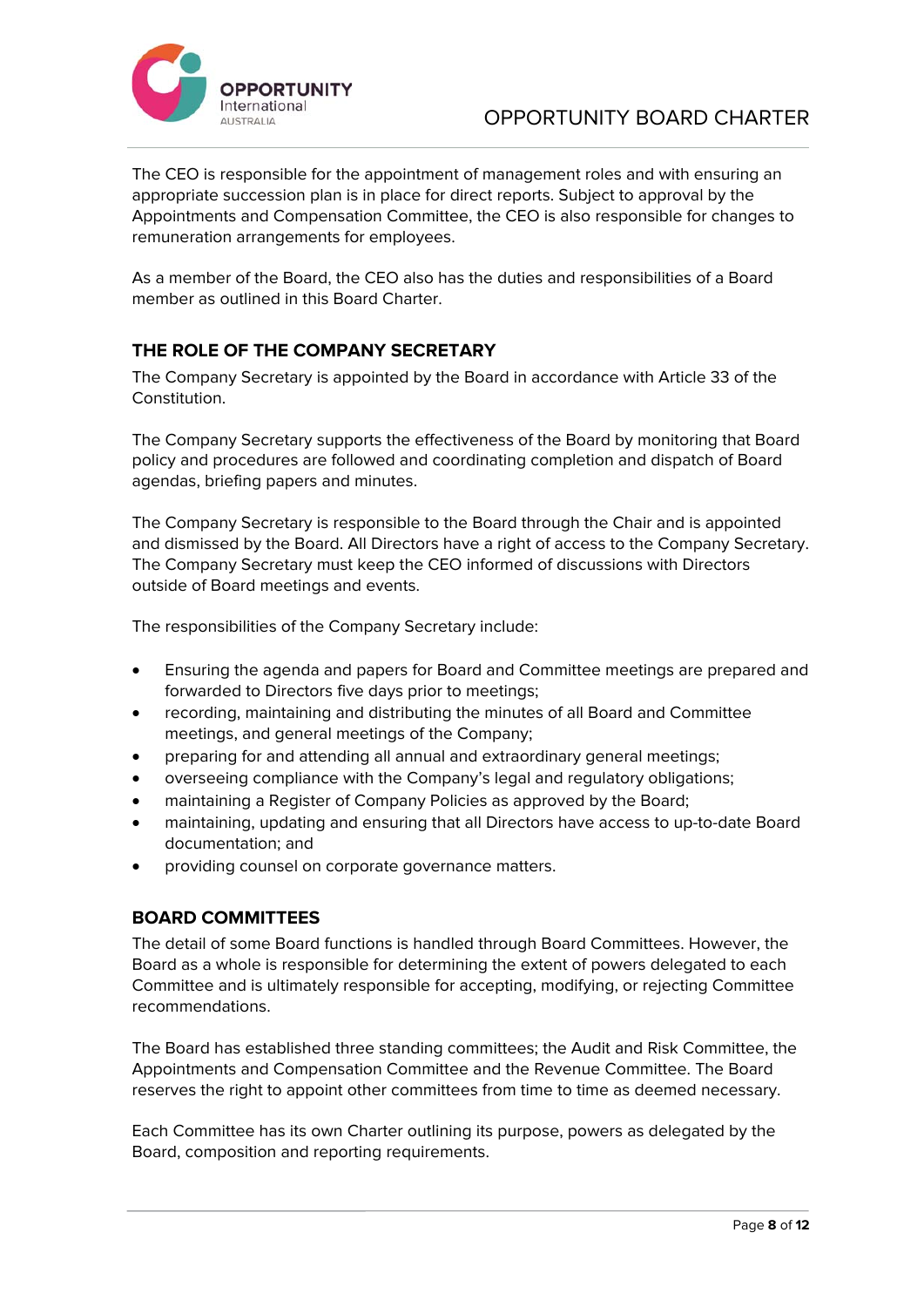

#### **Committee papers and minutes**

All Committee papers and minutes are available to Directors on the Board portal. The Chair of each Committee provides an update of the Committee's activities at Board meetings along with any recommendations.

#### **RISK MANAGEMENT**

The Board is responsible for reviewing and overseeing systems of internal control and risk management. In identifying areas of significant business risk and putting in place arrangements to manage those risks, the Board relies on the advice and expertise of the Audit and Risk Committee and management.

Opportunity's Risk Management Policy provides a framework to identify and manage risks and is designed to ensure efficient operations and compliance with legal and other obligations. Risks are identified by examination of operations and activities by the Board and management.

Risk exposure and control mechanisms are presented to the Board, together with mitigation and improvement strategies. Regular monitoring of risks and risk management is conducted by the Audit and Risk Committee and management, and material risks are reviewed by the Board. Major areas of risk are also reviewed by the Board on a regular basis and any preventative or remedial action taken where necessary.

The Audit and Risk Committee also assesses internal controls within Opportunity and looks at relevant legislative and compliance requirements to ensure they are being managed.

Opportunity undertakes an annual review of strategy and operations to update its risk profile in line with the risk appetite set by the Board in conjunction with management. While the responsibility for risk lies with the Board, oversight of the processes to manage risk within the organisation is delegated to the Audit and Risk Committee which reports regularly to the Board.

#### **External Audit**

Article 36 of the Constitution provides that the Board is responsible for selecting, appointing and removing a qualified external auditor.

The Audit and Risk Committee makes recommendations to the Board on the effectiveness and appointment of the Company's auditors, being guided by the following principles:

- a registered company auditor and a member of an accredited professional body will be engaged;
- the audit partner and any audit team members must not be a Director or officer of Opportunity, or have a business relationship with Opportunity or any of its officers;
- the audit team cannot include a person who has been a former officer of Opportunity during that year;
- the auditors must have actual and perceived independence from Opportunity and are required to confirm their independence to the Board;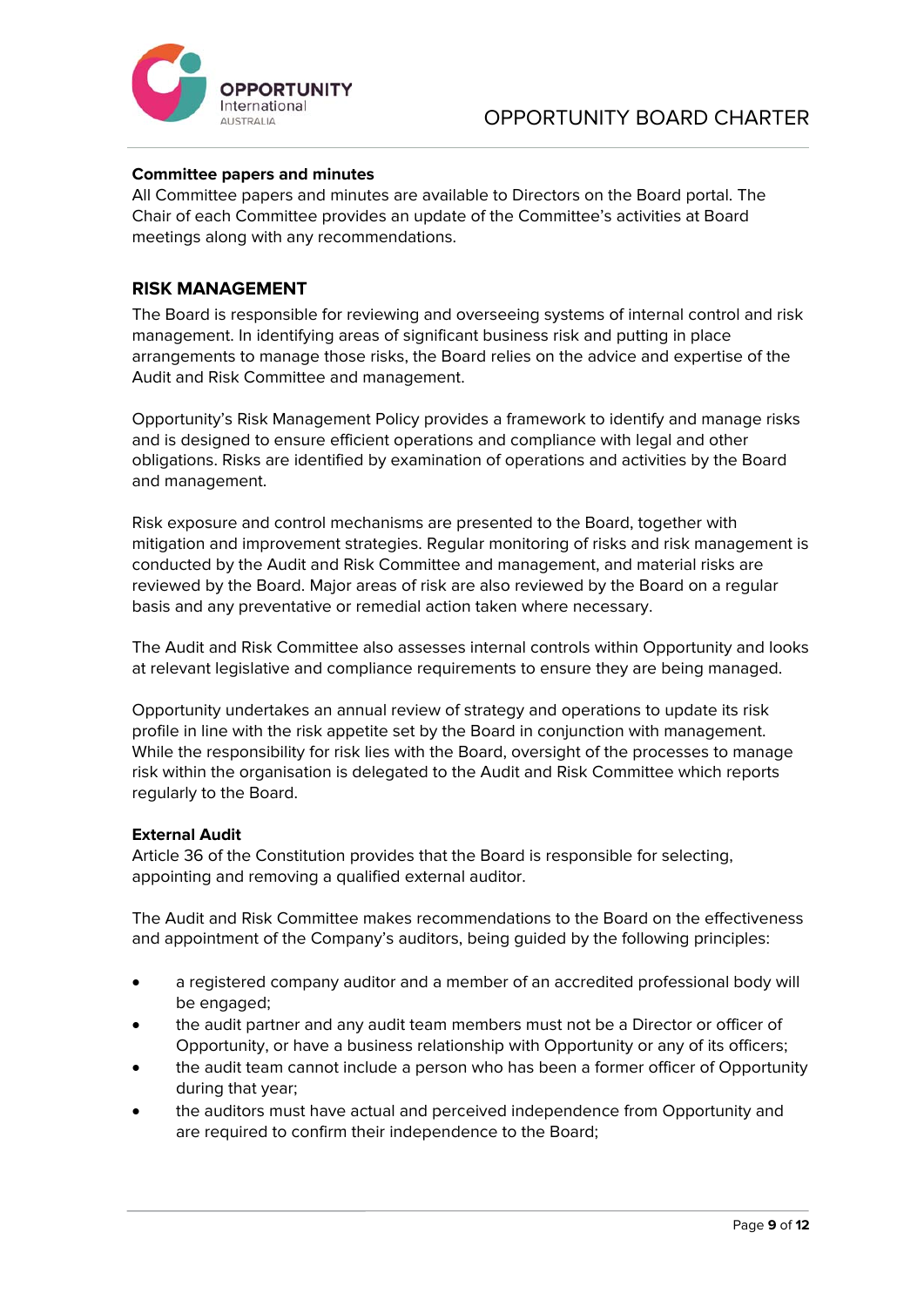

- the people conducting the audit must have the appropriate skills, knowledge and experience to ensure the truthful and factual representation of Opportunity's financial position;
- the auditor is not to provide non audit services under which the auditor assumes the role of management, becomes an advocate for Opportunity or audits its own work; and
- the auditor must be available to attend the Annual General Meeting to answer questions about the audit and the preparations and content of the auditor's report.

## **POLICY FRAMEWORK**

An important role of the Board is to provide input into and approve a set of policies by which Opportunity must operate. The Company's policies are available to Directors on the Board portal.

## **DIRECTOR PROTECTION**

### **Access to independent professional advice**

A Director of the Company is expected to exercise considered and independent judgement on the matters before them. To discharge this expectation, a Director may from time to time need to seek independent, professional advice on matters before them. Opportunity will pay for reasonable professional fees subject to the Director obtaining authority prior to engaging an external expert.

The protocol to obtain authority is as follows:

- 1. The Director will advise the Company Secretary in writing with a notice of an intention to seek independent professional advice detailing the nature of the opinion or information sought and the reason, terms of reference and the estimated cost of the advice. The Company Secretary shall immediately circulate the notice to all other **Directors**
- 2. The other Directors have two business days from receipt of the notice to authorise the professional advice or object on the grounds that that it is not considered to be in the interest of Opportunity to pay for such advice.
- 3. If after two business days from the date the notice was circulated, a majority of the other Directors has advised the Company Secretary that:
	- a. they approve, then the Company Secretary will notify the Director seeking independent professional advice that Opportunity will cover the cost of such advice; or
	- b. they object, then the Company Secretary will notify the Director seeking independent professional advice that Opportunity will not cover the cost of such advice.

Where more than one Director is seeking advice about a single issue, the Company Secretary will endeavour to coordinate the provision of the advice. Any professional advice sought should be received on behalf of the Board as a whole.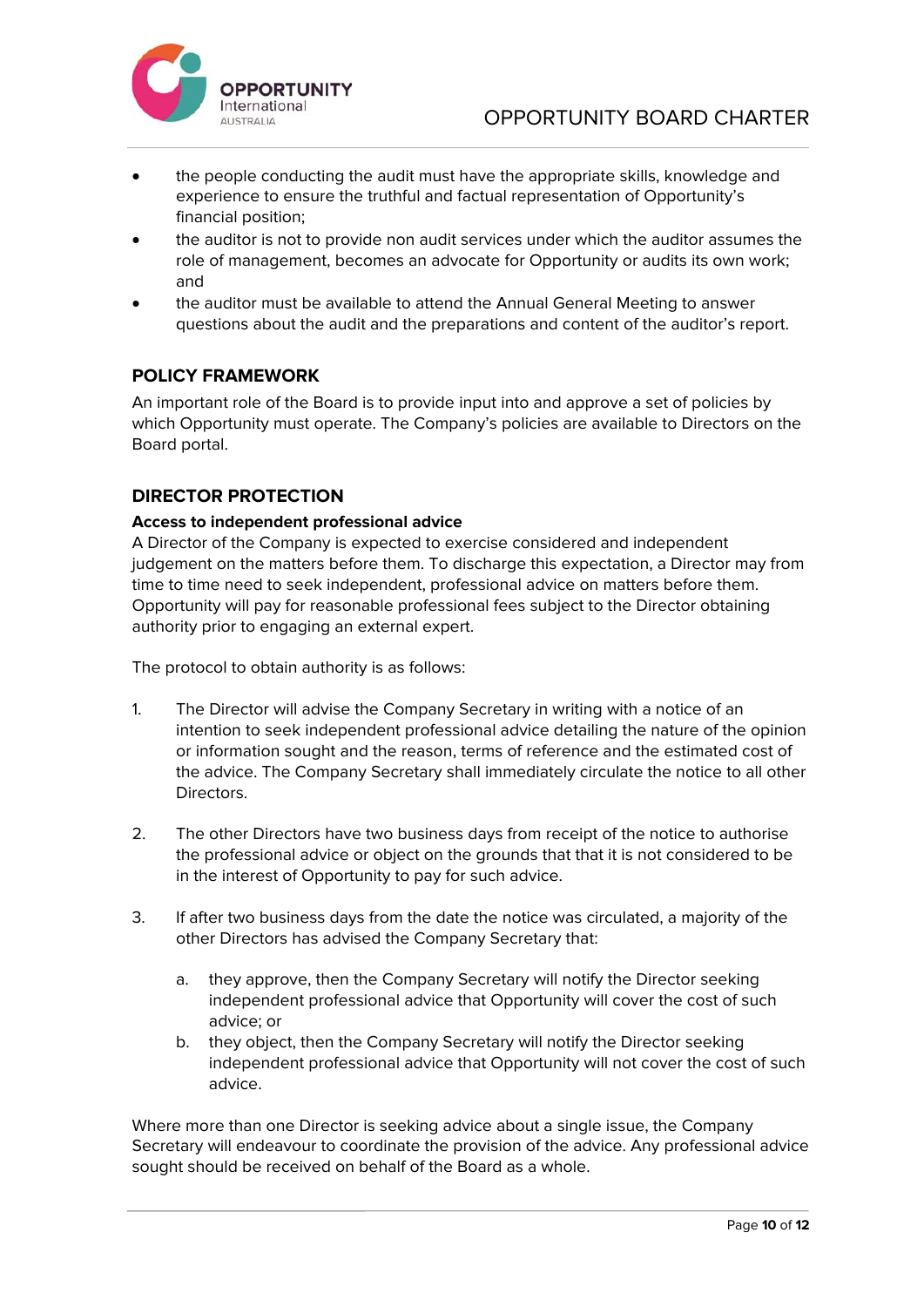

### **Directors' and Officers' (D&O) insurance**

The Company arranges for the benefit of each Director a policy of D&O insurance in such reasonable accepted form approved by the Board after advice taken from the Company's insurance brokers. The Company maintains each Director's D&O insurance coverage for seven years from the date at which they cease to be a Director.

### **BOARD EVALUATION**

The Board considers the ongoing development and improvement of its own performance as a critical input into effective governance. To achieve this, the Board undertakes an annual evaluation of the performance of the Board, its Committees and the Chair with the results discussed at the following Board meeting.

A confidential performance assessment of individual Directors is also regularly conducted by the Chair.

The evaluations are determined through self-assessment and peer assessment. The process aims to encourage open and constructive discussion in relation to performance.

If a review of the Chair or an individual Director is unsatisfactory, the Board may invite the Chair or the Director to resign as Chair and/or a Director. If after being invited to do so:

- 1. the Chair declines to resign as Chair, the Board may declare the position vacant, and elect another Director as Chair; and
- 2. the Chair or a Director declines to resign as a Director, the Board may recommend to the Members that the Director be removed in accordance with the Constitution at a general meeting.

Directors and key executives have access to continuing education to update and enhance their skills and knowledge.

#### **Director induction**

New Directors are provided with a letter of appointment setting out Opportunity's expectations, their responsibilities, rights and the terms and conditions of their appointment. All new Directors participate in an induction program which covers the operation of the Board and its Committees and the financial, strategic, operations and risk management issues of the business.

#### **Director remuneration**

All non-executive Directors provide their services free of charge and are not provided with remuneration or retirement benefits.

#### **Directors' expenses**

A Director is entitled to be reimbursed for reasonable expenses incurred in connection with the business of the Company. Reasonable expenses include the cost of interstate and international economy class flights and associated accommodation for travel undertaken on behalf of Opportunity. Directors may upgrade travel class at their own cost. Directors are to provide details and substantiation of their expenses to the Company Secretary.